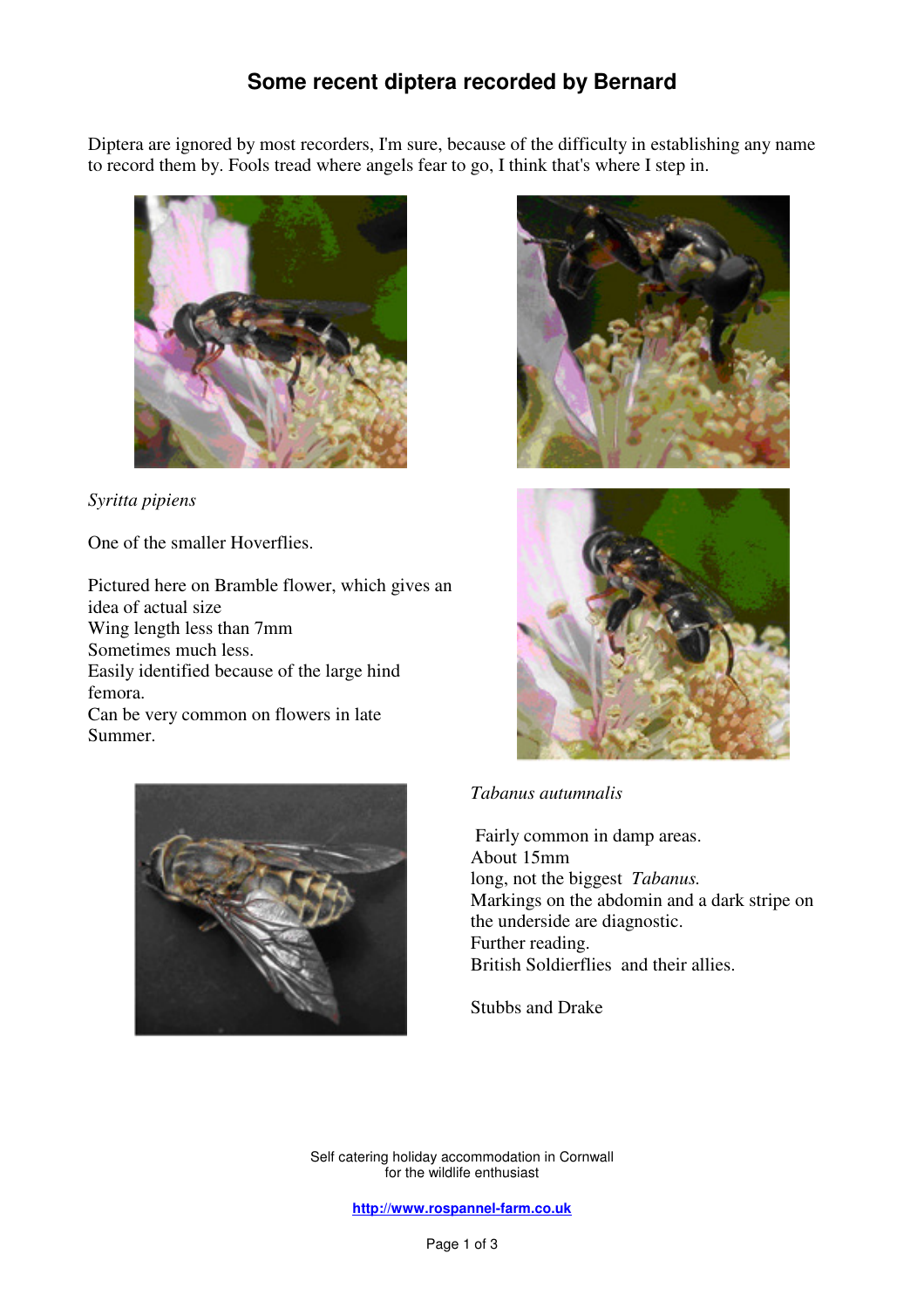A Moth fly *Psychodidae* or Owl midge This is a typical example of the species. There are around 89 species that have been recorded in Britain. Mostly very small like midges and rarely over

5mm. in length.

Further reading. Moth Flies by Phil Withers



2nd. August 2008 St. Uny churchyard SW548378 TACHINIDAE. *Eriothrix rufomaculata*  Wing length. 6 mm. Very common but under-recorded. Have seen them all around W.Penwith but little is known about breeding etc. Many similar, easily confused.



 3rd. July 2008 Rospannel Farm SW390262 SCIOMYZIDAE. *Sepedon sphegea*  Wing length. 8 mm. Host. Thought to be slugs and snails. Only a couple of other records from 1980s on ERICA from Lizard area. (Image on left is photo enhanced by hand using felt tip pen) The unusual antennae are the import feature to aid identification.



Self catering holiday accommodation in Cornwall for the wildlife enthusiast

**http://www.rospannel-farm.co.uk**